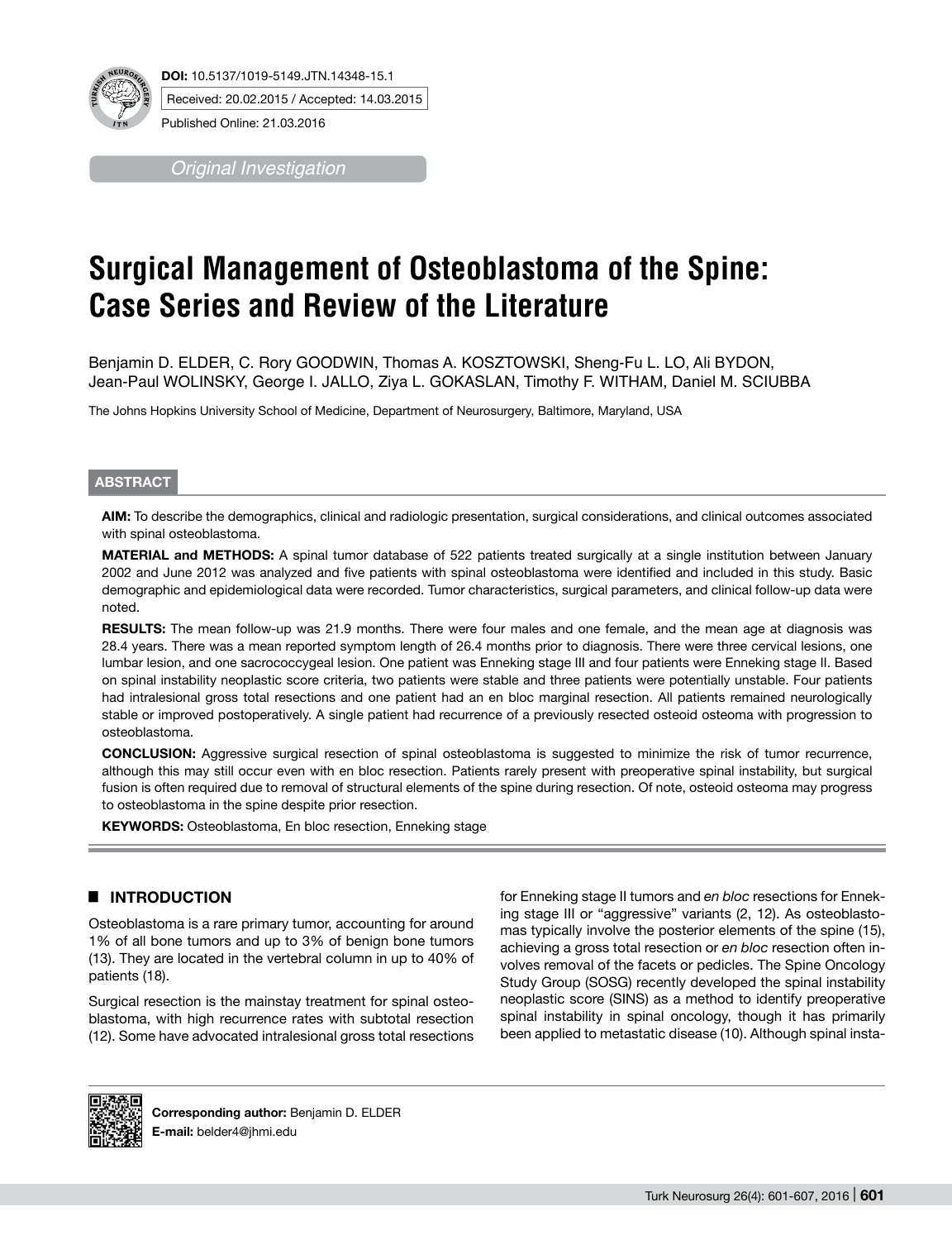bility is rarely encountered preoperatively, as is the case with many primary tumors of the spine, following excision of structural elements of the spine, spinal fusion may be required.

In this report, we present a retrospective review of five patients with surgically treated spinal osteoblastoma in order to describe the demographics, clinical and radiologic presentation, surgical considerations, and clinical outcomes associated these tumors. Additionally, a SINS analysis was undertaken to assess the degree of preoperative instability in these tumors. Additionally, we describe in detail the cases of an osteoid osteoma progressing to osteoblastoma and an osteoblastoma with a secondary aneurysmal bone cyst, which are two rarely reported events in the literature.

## █ **MATERIAL and METHODS**

This study was approved by the Institutional Review Board at our center. 522 patients were operated on for primary or metastatic spinal tumors at our center between January 2002 and June 2012. Five patients underwent surgical treatment for osteoblastoma of the spine and were included in this study. The demographic information, preoperative characteristics, surgical treatment, and outcomes were retrospectively reviewed for each patient following protocols approved by the Institutional Review Board. Survival data was obtained from the Social Security Death Master File, accessioned online on 9/11/2014.

All patients included in the study presented with histologically confirmed osteoblastoma of the spine. Two patients were diagnosed with a computed tomography (CT)-guided biopsy, and five patients were diagnosed with open surgical resection. One patient with osteoid osteoma developed a recurrence and was diagnosed with osteoblastoma at the time of repeat resection.

For each patient, basic demographic and epidemiological data including age, gender, duration of symptoms preoperatively, pain at diagnosis, neurologic deficit at diagnosis, NSAID use prior to diagnosis, and scoliosis at time of diagnosis were recorded. Additionally, tumor characteristics including pathology, spinal location, Enneking stage (benign), Weinstein-Boriani-Biagini (WBB) staging (3), SINS (10), and tumor volume

were obtained. Tumor volume was calculated using the approximated formula of an ellipsoid mass volume, [½ x height x width x depth]. Surgical characteristics were also recorded and included preoperative embolization, surgical approach, type of resection (intralesional versus en bloc), whether a fusion was performed, surgical duration, estimated blood loss (EBL), postoperative transfusion, length of hospital stay, postoperative complications and postoperative neurologic function. The EBL and transfusion information could not be located for one patient and the data was eliminated from the reported results for these parameters. Finally, follow-up data included duration of follow-up, tumor recurrence, neurologic function at last follow-up, mortality, and status at last followup.

#### █ **RESULTS**

There were five patients who were diagnosed with osteoblastoma. Table I displays the demographic information and preoperative characteristics of each patient. There were four males and one female diagnosed with osteoblastoma, and the mean age at diagnosis was 28.4 years (range 15-57 years).

All patients presented with regional pain at the time of diagnosis, but only 40% of the patients were using NSAIDs at the time of diagnosis. No patients presented with scoliosis. There was a mean reported symptom length of 26.4 months (range 6-60 months) prior to diagnosis. A single patient presented with a neurologic deficit preoperatively. This patient had a large sacrococcygeal osteoblastoma and presented with bowel, bladder, and sexual dysfunction, as well as left plantar flexion weakness (3/5 strength) (Figure 1A,B).

The tumor characteristics for each patient are found in Table II. There were three cervical lesions, one lumbar lesion, and one sacrococcygeal lesion. The cervical lesions all involved a single level, the lumbar lesion involved two levels, and the sacral lesion was multilevel. One patient was Enneking stage III and four patients were Enneking stage II. Based on SINS criteria, two patients were characterized as stable and three patients were characterized as potentially unstable. The mean tumor volume was 57.8 cc (range 2.2-265.5 cc).

| Patient#     | Age at<br><b>Diagnosis</b><br>(yrs) | Gender | Length of Symptoms<br>Preoperatively<br>(months) | Pain at<br><b>Diagnosis</b> | Use of<br><b>NSAIDs</b> | <b>Scoliosis at</b><br><b>Diagnosis</b> | <b>Neurologic</b><br>Deficit at<br><b>Diagnosis</b> |
|--------------|-------------------------------------|--------|--------------------------------------------------|-----------------------------|-------------------------|-----------------------------------------|-----------------------------------------------------|
|              | 57                                  | M      | 24                                               | Yes                         | No                      | No                                      | Yes*                                                |
| $\mathbf{2}$ | 15                                  | F      | 6                                                | Yes                         | No                      | No                                      | No                                                  |
| 3            | 27                                  | M      | 36                                               | Yes                         | No                      | No                                      | No                                                  |
| 4            | 27                                  | M      | 60                                               | Yes                         | Yes                     | No                                      | No.                                                 |
| 5            | 16                                  | M      | 6                                                | Yes                         | Yes                     | No                                      | No                                                  |

**Table I:** Demographics and Preoperative Characteristics of Patients

*\*Neurologic deficit included bowel, bladder, and sexual dysfunction, and left plantar flexion weakness (3/5 strength). Abbreviations: #: number; yrs: years; NSAIDs: non-steroidal anti-inflammatory drugs, M: Male, F: Female.*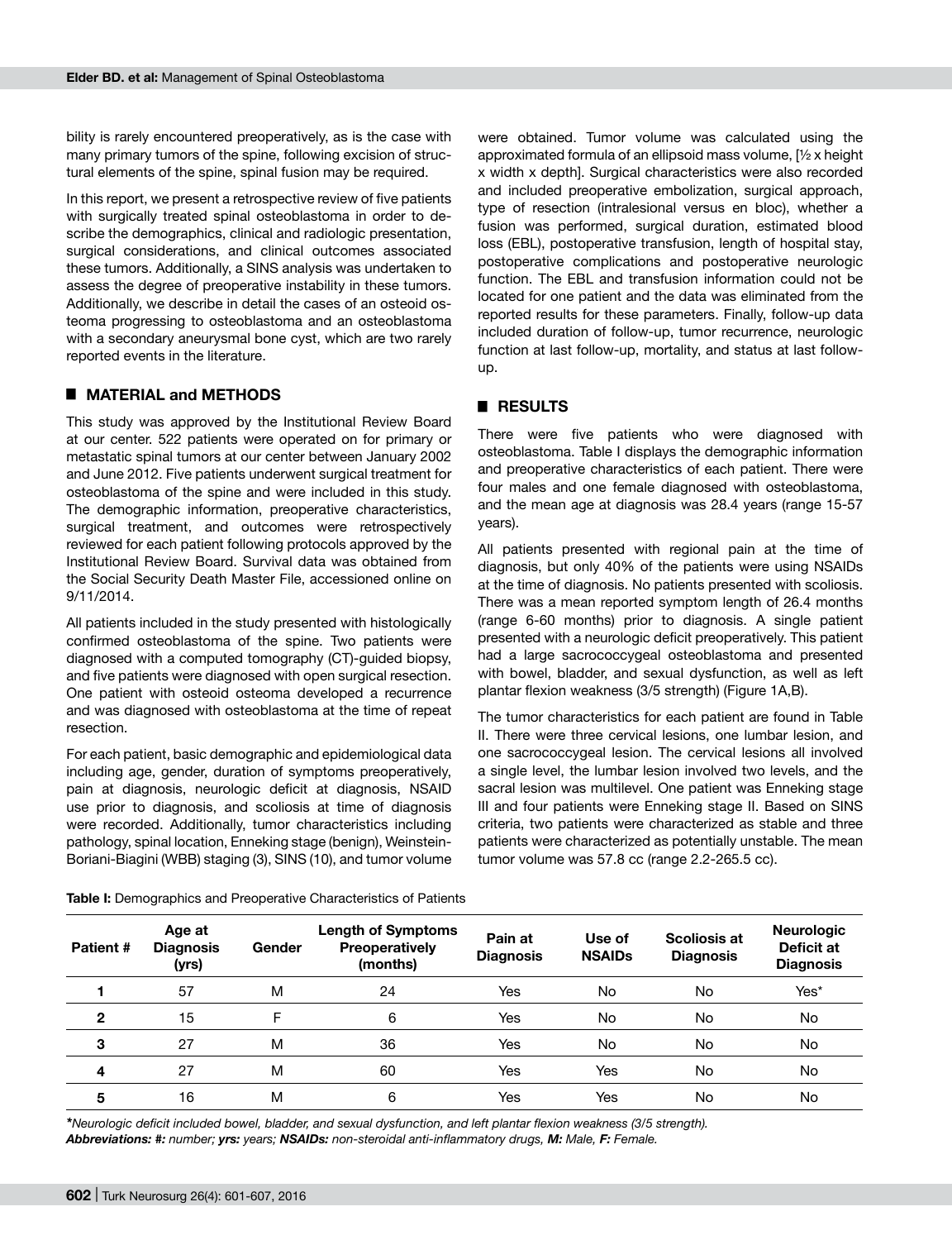Table II also lists the surgical approach and fusion characteristics. A posterior approach to the spine was used in all patients. A single patient had a preoperative embolization performed. Four patients had intralesional gross total resections and one patient had an en bloc marginal resection (sacrectomy) with sacrifice of the bilateral S2-5 nerve roots (Figure 1c). All patients had a posterior fusion though Patient 2 had an *in situ* non-instrumented fusion. For patient 1, an *en bloc* marginal resection was planned given concern for osteosarcoma and due to the apparent vascularity of the mass. The tumor appeared to involve S2 through the coccyx on imaging, and it was initially felt that an instrumented fusion would not be necessary. However, following osteotomies below the S1 nerve roots, it was apparent that the tumor had invaded the S1 vertebral body, requiring a more proximal cut between L5 and S1. Given that the S1-coccyx segments had been completely removed, it was felt that the patient would require lumbosacropelvic reconstruction with an instrumented fusion.

All patients remained neurologically stable or improved postoperatively. The mean estimate blood loss (EBL) was 2038 cc (range 300-6000 cc), and two patients required blood transfusions during the hospitalization. The mean hospital length of stay was 6.4 days (range 2-19 days).

No patients received postoperative chemotherapy or radiation. A single patient in the osteoblastoma series (20%) developed a postoperative complication. The patient with the large sacrococcygeal osteoblastoma developed a wound dehiscence requiring surgical revision on postoperative day 11.

The mean length of follow-up was 21.9 months. The patient with the large sacrococcygeal osteoblastoma developed a local recurrence 43 months postoperatively, with a 25.2 cc lesion noted at L5-S1 on the left (Figure 1D, E). A CT-quided biopsy was performed due to concern for osteosarcoma, but osteoblastoma was confirmed on the biopsy. A preoperative embolization was performed, followed by a repeat intralesional gross total resection with removal of the medial aspect of



**Figure 1:** Representative images for patient 1. Preoperative **a)** 3-D CT reconstruction and **b)** axial CT demonstrating large sacrococcygeal lytic, expansile lesion with cortical destruction, internal calcifications, and associated soft tissue component, depicted by the arrowheads. An *en bloc* marginal resection with a sacrectomy was performed and reconstruction with L3-pelvis instrumentation and a transiliac strut allograft was performed **(c)**. A recurrent lesion was noted 43 months later, with involvement of the remaining sacrum and at L5, depicted by the arrowheads **(d)**. A solid posterolateral fusion was noted **(e)**. Following a preoperative embolization, an intralesional gross total resection was performed and the medial aspect of the transiliac strut allograft was removed **(f)**. Pathology confirmed recurrent osteoblastoma.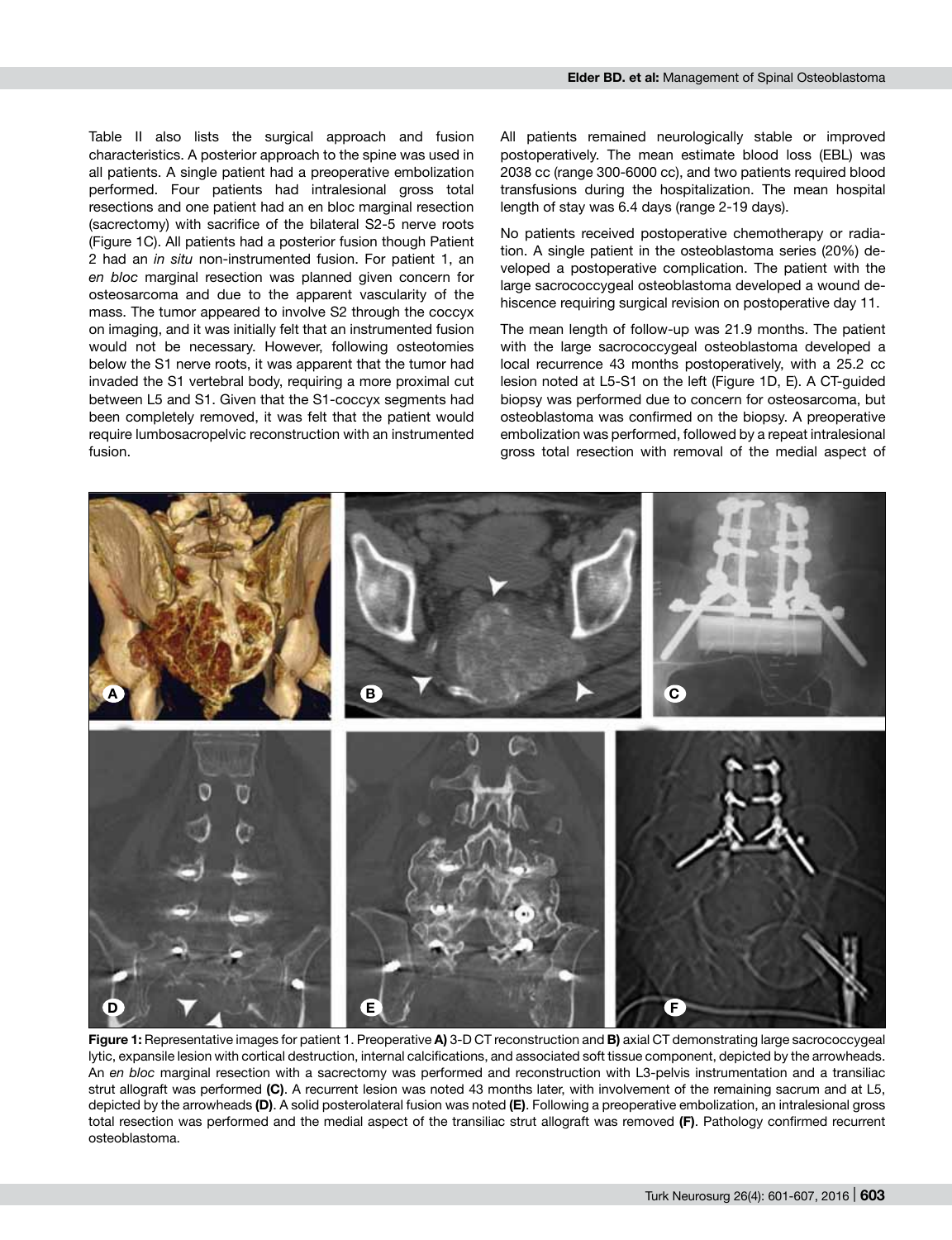|              | Table II: Tumor Characteristics And Surgical Parameters                                   |                |                                   |             |                     |                         |                                                                |                                                                                                                                                                                   |                                               |                               |
|--------------|-------------------------------------------------------------------------------------------|----------------|-----------------------------------|-------------|---------------------|-------------------------|----------------------------------------------------------------|-----------------------------------------------------------------------------------------------------------------------------------------------------------------------------------|-----------------------------------------------|-------------------------------|
| Patient<br># | Pathology                                                                                 | Location       | Enneking<br>ign)<br>Stage<br>(Ben | <b>SINS</b> | Class<br>WBB        | Volume<br>Tumor<br>(၁၁) | Preoperative<br>Embolization                                   | Nerve Root Sacrifice<br>Type of Resection/<br>Approach/                                                                                                                           | Fusion?                                       | Postoperative<br>Neuro Status |
|              | dgressive variant<br>Osteoblastoma,                                                       | S1-coccyx      |                                   | ග           | $A - D$             | 265.5                   | $\frac{1}{2}$                                                  | Posterior sacrectomy/<br>bilateral S2-5 roots<br>En bloc marginal/                                                                                                                | trans-iliac strut<br>Yes, L3-pelvis,<br>graft | Bowel/bladder<br>dysfunction  |
| ີ            | secondary aneurysmal<br>Osteoblastoma<br>bone cyst                                        | ပိ             |                                   |             | 12,1,2,3<br>B-D     | 7.3                     | $\frac{1}{2}$                                                  | Intralesional GTR/No<br>Posterior/                                                                                                                                                | Yes, in situ                                  | Intact                        |
| ო            | Osteoblastoma                                                                             | 5              |                                   |             | $10, 11, 12$<br>B-C | 52                      | yes                                                            | Intralesional GTR/No<br>Posterior/                                                                                                                                                | Yes, C5-T1 PCF                                | Intact                        |
|              | Osteoblastoma                                                                             | $\frac{134}{}$ |                                   | ဖ           | 1,2,3<br>C-G        | 83                      | $\frac{1}{2}$                                                  | Intralesional GTR/No<br>Posterior/                                                                                                                                                | Yes, L2-4 PLF                                 | Intact                        |
|              | Osteoid osteoma,<br>osteoblastoma*                                                        | S)             |                                   | ဖ           | 2,3,4<br>B-C        | 22                      | $\frac{1}{2}$                                                  | Intralesional GTR/No<br>Posterior/                                                                                                                                                | Yes, C2-3 PCF                                 | Intact                        |
|              | *Patient 5 was initially diagnosed with osteoid osteoma, a<br>PLF: posterolateral fusion. |                |                                   |             |                     |                         | and a recurrence one year later was found to be osteoblastoma. | Abbreviations: #: number, SINS: spinal instability neoplastic score, WBB: Weinstein, Boriani, Biagini classification, GTR: gross total resection, PCF: posterior cervical fusion, |                                               |                               |

the transiliac strut allograft (Figure 1f). He ultimately expired 5 months after the recurrence, but the cause of death was not known. Other than the single patient death, the remaining four patients were alive with no systemic evidence of local or systemic disease at last follow-up.

Patient 2 presented with neck pain and suspected to have an aneurysmal bone cyst (Figures 2a-c). A resection of the lamina and left lateral mass was performed (Figure 2D) and pathology demonstrated osteoblastoma with secondary aneurysmal bone cyst. Patient 5 was found to have a lesion in the left C2 lamina and lateral mass (Figure 3A, B), pathology demonstrated osteoid osteoma at the initial resection, at which time a C2-3 fusion was also performed (Figure 3C, D). However, he developed a recurrence 13 months postoperatively (Figure 3E-g), and a repeat resection was performed (Figure 3h). The recurrent lesion had transitioned to an osteoblastoma, confirmed by pathology. The original pathology was reanalyzed and still found to be consistent with osteoid osteoma suggesting progression to osteoblastoma.

# █ **DISCUSSION**

Although several other larger series of spinal osteoblastomas have been reported (2, 8, 16, 17, 20, 21, 24), to the best of our knowledge, this is the first primary tumor series to assess preoperative spinal stability using the SINS criteria. Additionally, this series includes the first case to demonstrate pathology-confirmed progression of osteoid osteoma to osteoblastoma in the spine. Finally, an osteoblastoma with a secondary aneurysmal bone cyst is reported, which has been rarely described in the spinal clinical literature previously.

As described above, this manuscript presents the first case of pathology-confirmed progression of osteoid osteoma to osteoblastoma in the spine. Osteoid osteoma and osteoblastoma were originally felt to be variations, predominantly of size, of the same tumor type. However, current clinical consensus is that these are two separate entities with different clinical and radiologic characteristics as well as different risks of progression (14, 15). Two cases of progression of spinal osteoid osteoma to osteoblastoma were previously reported, though no pathology-confirmed diagnosis of osteoid osteoma was obtained. For instance, Bruneau et al. (4) reported the case of a 25-year-old patient with an 8 mm lesion in the left C1 lateral mass, concerning for osteoid osteoma. The patient initially refused surgery, but seven years later, he had increased pain and the lesion had grown to 16 mm. Surgical resection was performed with pathology demonstrating osteoblastoma. A similar case was reported in a 16-year-old patient in which a 6 mm lesion was identified in the right C6 pedicle concerning for osteoid osteoma. The patient originally refused surgery and one year later the lesion had increased in size and was found to be osteoblastoma following surgical resection (5). As such, there is controversy as to whether these "progressions" truly represent pathologic change, or if the original smaller lesions were simply incorrectly assumed to be osteoid osteomas without pathology confirmation (6, 19). The results reported here are interesting as biopsy samples were obtained at each resection and reviewed by the same senior musculoskeletal

Table II: Tumor Characteristics And Surgical Parameters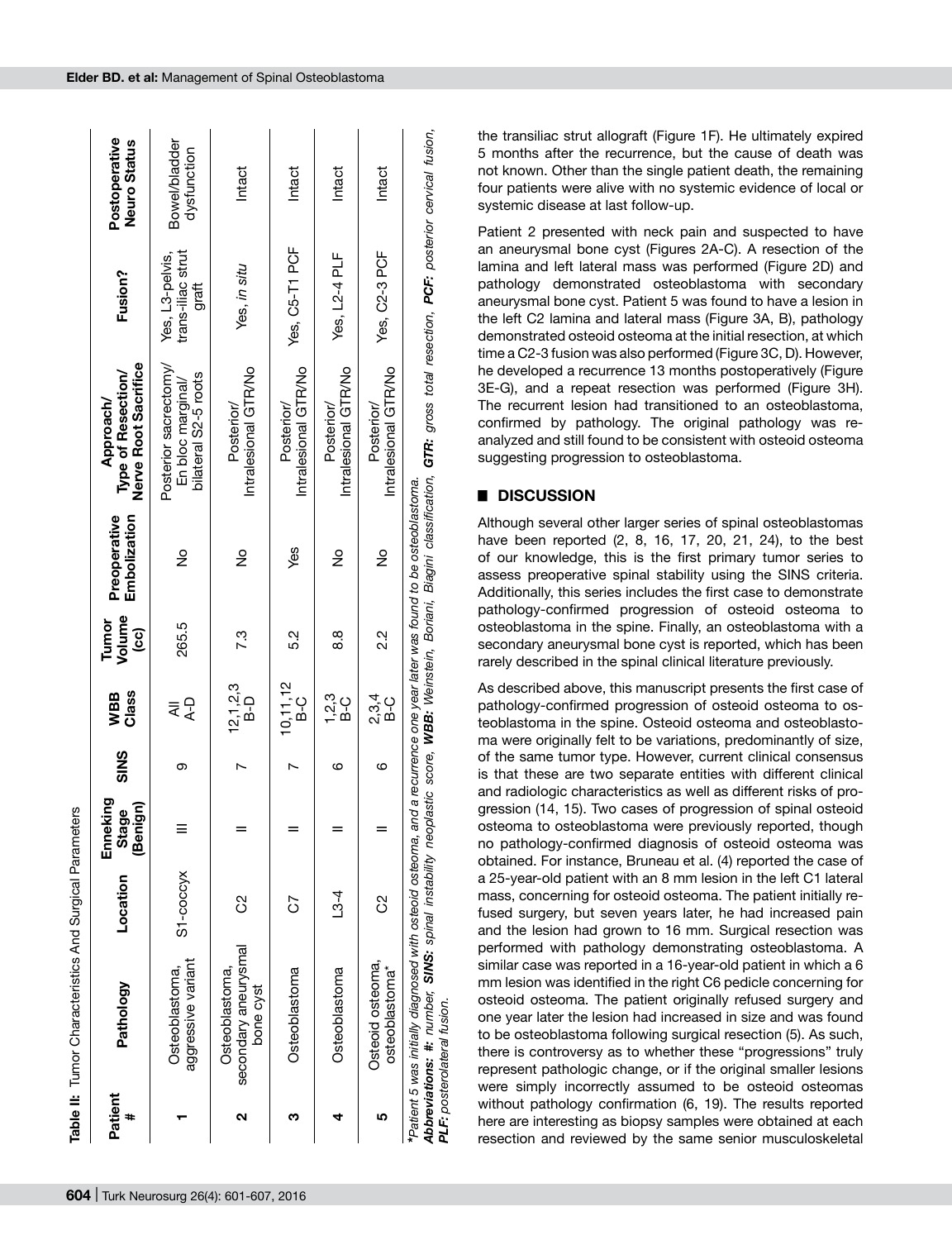pathologist. Additionally, after the recurrent specimen was felt to be osteoblastoma, the original specimen was re-reviewed and still felt to be osteoid osteoma. However, this has previously been reported in the appendicular skeleton, as Bettelli et al. reported the case of a 24-year-old patient diagnosed with a femoral osteoid osteoma based on pathology, and later diagnosed with osteoblastoma following surgical resection for a recurrence 8 months later (1).

Patient 2 in this series was found to have an osteoblastoma of C2 with a secondary aneurysmal bone cyst, which has been rarely reported in the literature. Although a retrospective review of 55 patients, with osteoblastoma in any region of the skeleton, reported a 14.5% rate of secondary aneurysmal bone cysts (7), there have otherwise only been anecdotal reports in the literature, with rare reports of this dual pathology in the spine. For instance, Tarantino et al. (25) presented a



**Figure 2:** Representative images for patient 2. Preoperative **a)** sagittal, **b)** coronal, and **c)** axial CT images demonstrate C2 lesion (arrows) in left lamina and lateral mass suspicious for aneurysmal bone cyst with an expansile osteolytic appearance with thin sclerotic margins. **d)** Resection of the lamina and lateral mass with curettage was undertaken and an *in situ* non-instrumented was performed.



**Figure 3:** Representative images for patient 3. Preoperative axial **a)** T2-weighted MRI and **b)** CT scan images demonstrate hypointense lesion extending to the left pedicle and lateral mass of C2 with hyperintense signal in the lamina (A), and a well-circumscribed lesion noted on CT (B), as depicted by the arrows. An intralesional gross total resection was performed with removal of the lamina, lateral mass, and pedicle on the left and skeletonization of the vertebral artery. A C2-3 posterior fusion was performed with a translaminar C2 screw on the left **(c-d)**. A recurrent lesion was noted 13 months later surrounding the vertebral artery **(f-g)**, depicted by the arrows, and solid fusion was noted on the right side **(e)**. A repeat resection was carried out with further skeletonization of the left vertebral artery and removal of the C2-3 instrumentation on the left **(h)**.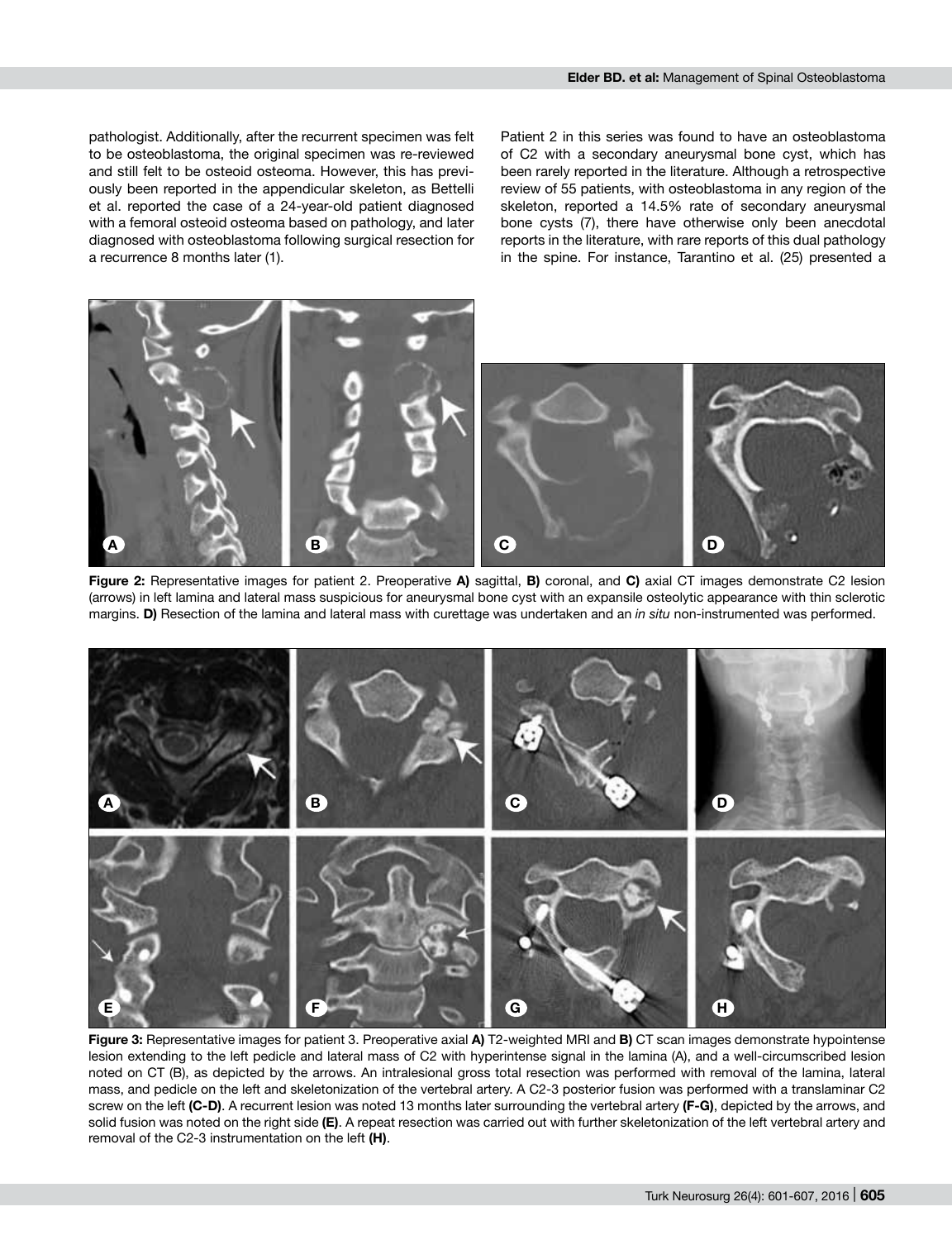15-year-old patient with an osteoblastoma of the odontoid process with a secondary aneurysmal bone cyst, while Ramme and Smucker reported a 19-year-old patient with an osteoblastoma and secondary aneurysmal bone cyst in the posterior elements of C2 (22). Additionally, osteoblastoma with secondary aneurysmal bone cyst has been reported in the sacrum (26) and the posterior cranial fossa (11).

Histologically, they are composed of osteoid and woven bone, and frequently contain highly vascular regions (7) and numerous osteoblasts. They most commonly affect the thoracolumbar spine (15, 23), although frequent involvement of the cervical spine has also been reported (20). They have a greater incidence in males and are most commonly diagnosed in the second decade of life, with a prolonged duration of symptoms prior to presentation of up to an average of 20 months (12, 15). Patients typically present with localized pain in the neck or back, the pain may increase nocturnally. It typically improves with aspirin or non-steroidal antiinflammatory drugs (NSAIDs).

The majority of the demographic and clinical results of our series were not substantially different than those of prior reported series (2, 8, 16, 17, 20, 21, 24). According to a recent review (15), there is typically a male predominance, and this was observed in our series at a rate of 4:1. Additionally, the mean duration of symptoms prior to diagnosis was described as approximately 20 months (15), similar to the 26 months observed in this series, with 40% of the patients controlling their pain with NSAIDs. Additionally, the rate of neurologic deficit at presentation has ranged between 25-70% (15), with a 20% rate in this series, though only observed in the sacral lesion. In a series of 18 patients with sacral osteoblastomas, 4 patients (22%) were found to have neurologic deficits.

However, the mean age of diagnosis, at 28.4 years, with a patient in the sixth decade of life, was substantially older than has been reported in previous series, with the most common age of presentation in the second decade (15). Only one other series identified an older patient (60 years) with an average of 23 years of age (2), and most patients ranged between 15-30 years of age. The older age of the patients as well as cervical predominance in our series may explain why no patients presented with a deformity. Rates of scoliosis typically range between 4.5-100% at diagnosis, according to a recent review (15), though this is typically an issue more with thoracolumbar lesions in juvenile patients.

An area of controversy following resection of spinal osteoblastomas is whether spinal fusion should be performed following tumor resection. For instance, there is concern for postlaminectomy kyphosis especially after resection of C2 lesions in the posterior elements. However, the precise definition of spinal instability has been unclear in the clinical literature. The SOSG defined spinal instability as "a loss of spinal integrity as a result of a neoplastic process that is associated with movement-related pain, symptomatic or progressive deformity, and/or neural compromise under physiologic loads (10). The SOSG recently developed the SINS as a method to identify preoperative spinal instability in spinal oncology, though it has primarily been applied to metastatic disease. Based on SINS

criteria, three patients were identified as potentially unstable and two patients were identified as stable, and this was the first time in the literature that a SINS analysis was applied to a primary spinal tumor. Although spinal instability is rarely encountered preoperatively, as is the case with many primary tumors of the spine, following excision of structural elements of the spine, spinal fusion may be required. The resections of the cervical and lumbar lesions in this series all involved removal of the facet joints or pedicles to allow for gross total resection. As such, all patients in the series were fused, although one patient had a non-instrumented fusion. The pediatric patients require further scrutiny, as they are at greater risk of postlaminectomy kyphosis (9), but there may be reluctance to limit the mobility of these younger patients with spinal fusion. Therefore, great care should be taken during surgical resection to minimize disruption of the facet joints and attempt to reattach the paraspinal muscles to the posterior elements, if fusion is not pursued.

The type of surgical treatment has also been debated and correlated with surgical grading (2, 12, 27). In our series, the patient with the aggressive variant. Enneking stage III, was treated with a marginal *en bloc* resection, while the remaining Enneking stage II patients were treated with intralesional gross total resections. According to a recent systematic review by Harrop et al. (12), the recurrence rates for intralesional subtotal resections or biopsies, marginal gross total resections, or *en bloc* resections were 93%, 15%, and 20% respectively. Additionally, the "aggressive" or Enneking stage III lesions have been reported to recur in up to 50% with subtotal resections. Therefore, they recommended intralesional gross total resection for Enneking stage II lesions, and *en bloc* resections for Enneking stage III lesions when "anatomically feasible," and this was the treatment strategy pursued in our series. Yin et al. (27) also identified tumor size >3 cm as predictive of increased risk of tumor recurrence on multivariate analysis. It is also important to at least obtain a biopsy of any recurrence as sarcomatous degeneration to osteosarcoma has been described (12).

With a recurrent lesion, as observed in the sacral mass in this series, radiation was not pursued, as it has not been shown to decrease the risk of recurrence following subtotal resection (12). Surgical resection remains the mainstay treatment. However, radiation can potentially be reserved as a treatment option for Enneking stage III tumors if there is no feasible surgical option (2). Similarly, a limited, if any, role for chemotherapy has been identified in the treatment of osteoblastoma.

A major limitation of this study is the retrospective nature with a small number of patients, as well as a single cohort with lack of a control group. However, even in this small series, rarely reported events in the literature including progression of osteoid osteoma to osteoblastoma and an osteoblastoma with a secondary aneurysmal bone cyst merit reporting.

#### █ **CONCLUSION**

Aggressive surgical resection should be considered for osteoblastoma to minimize the risk of tumor recurrence, although